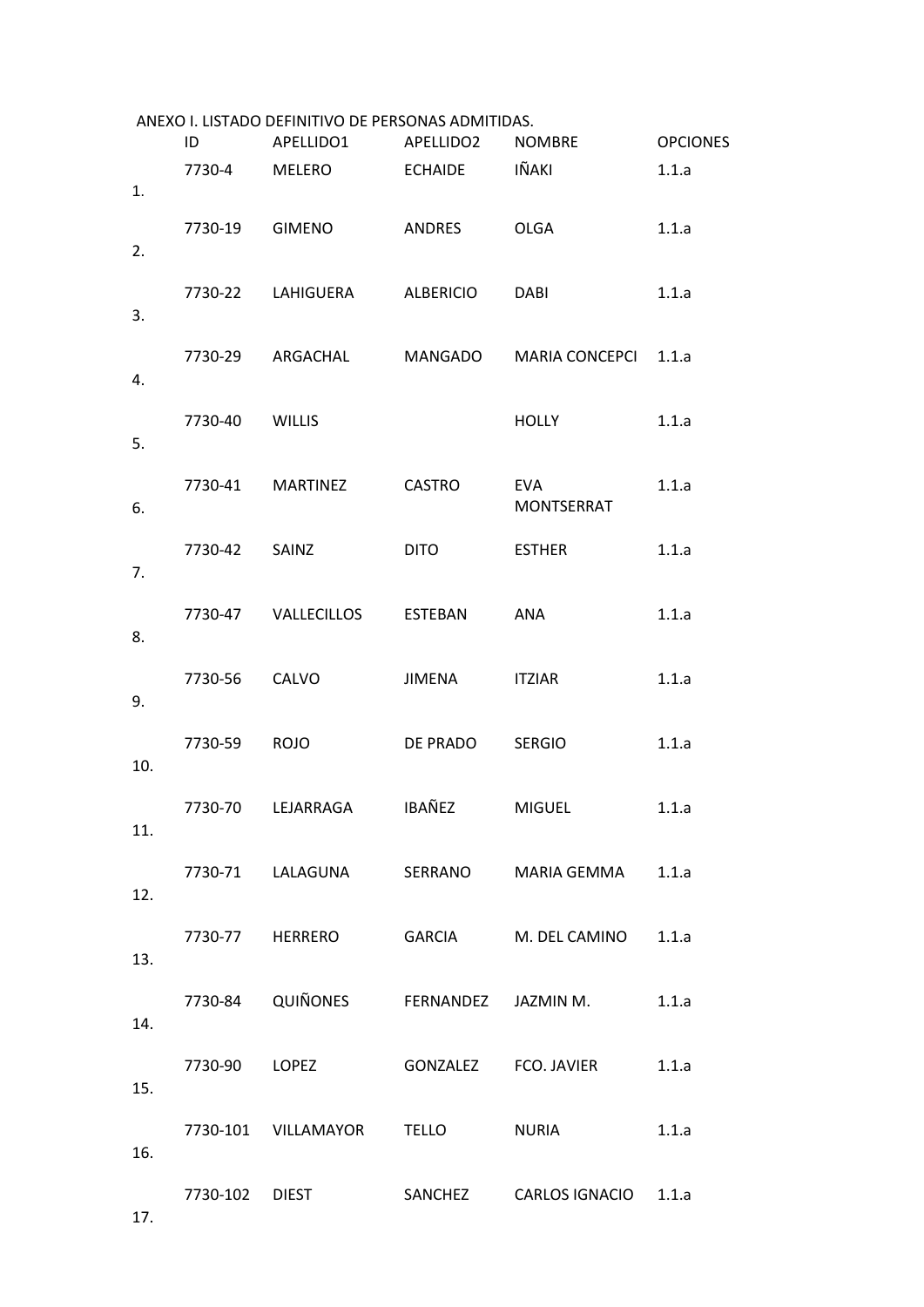| 18. |                | 7730-111 MARTINEZ ALCAZAR CARLOS    |                     |                                       | 1.1.a |
|-----|----------------|-------------------------------------|---------------------|---------------------------------------|-------|
| 19. |                | 7730-114 HERNANDEZ AGUADO M. CARMEN |                     |                                       | 1.1.a |
| 20. |                |                                     |                     | 7730-131 SANCHEZ AINAGA FRCO. JOSE    | 1.1.a |
| 21. | 7730-135 ASIN  |                                     | BORAO M. CARMEN     |                                       | 1.1.a |
| 22. |                |                                     |                     | 7730-10 LASMARIAS AZCONA ANA VICTORIA | 1.1.c |
|     |                | 7730-32 LASCORZ                     | BERGES ROSA ANA     |                                       | 1.2   |
| 23. | 7730-36 GARCIA |                                     | IZQUIERDO MARIA     |                                       | 1.2   |
| 24. | 7730-43 BLANCO |                                     |                     | ROMANOS VIRGINIA MARIA                | 1.2   |
| 25. | 7730-3 MELIDA  |                                     | SALVO               | ALICIA DELIA                          | 1.2   |
| 26. | 7730-7 SANZ    |                                     | SANZ                | SHEILA                                | 1.2   |
| 27. | 7730-9 ROLLON  |                                     | <b>VILLAR</b>       | SAMUEL                                | 1.2   |
| 28. |                |                                     |                     |                                       |       |
| 29. |                | 7730-34 ROLDAN                      | MARTINEZ M. PILAR   |                                       | 1.2   |
| 30. |                | 7730-46 MUR                         | LACLAUSTRA ANA ROSA |                                       | 1.2   |
| 31. |                | 7730-53 VALLES                      | TABUENCA VIOLETA    |                                       | 1.2   |
| 32. | 7730-57 PUEYO  |                                     | PASCUAL MARIA       |                                       | 1.2   |
| 33. | 7730-62 ORTAS  |                                     | GABARRE CLARA       |                                       | 1.2   |
| 34. |                | 7730-79 SANCHEZ MAÑES ANA BELEN     |                     |                                       | 1.2   |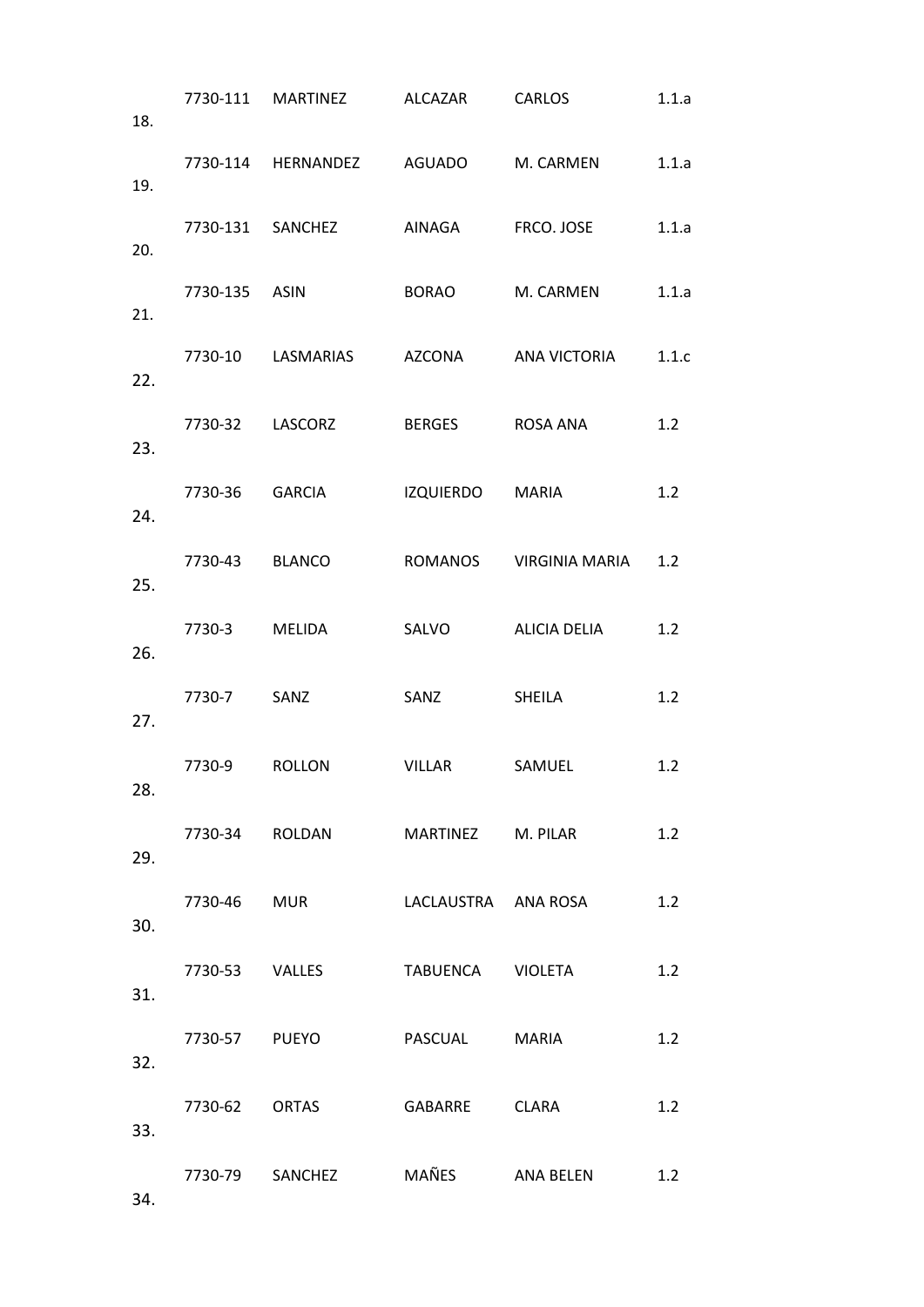| 35. |                |                                |                          | 7730-112 CUADAL BORAO JOSÉ ANTONIO     | 1.2 |
|-----|----------------|--------------------------------|--------------------------|----------------------------------------|-----|
| 36. |                | 7730-107 ROIG FERRANDO ARANTXA |                          |                                        | 1.2 |
| 37. |                |                                |                          | 7730-120 OLIVAN HERRERO M. ANGELES     | 1.2 |
| 38. |                |                                |                          | 7730-126 NAVARRO LAFUENTE MARIA CARMEN | 1.2 |
| 39. |                | 7730-72 SALANOVA MUÑOZ LAURA   |                          |                                        | 1.2 |
| 40. |                | 7730-14 ALMAZAN                |                          | ANES HECTOR CARLOS                     | 1.3 |
| 41. | 7730-21 LAHOZ  |                                | SANZ                     | <b>EVA</b>                             | 1.3 |
| 42. |                | 7730-24 SALVADOR HUERTA SONIA  |                          |                                        | 1.3 |
| 43. |                | 7730-25 LAFUENTE RUIZ          |                          | ROSA                                   | 1.3 |
| 44. | 7730-37 LUENGO |                                | TORREBLANC BENJAMIN<br>A |                                        | 1.3 |
| 45. |                | 7730-45 MONGUILOD ANSO PILAR   |                          |                                        | 1.3 |
| 46. |                |                                |                          | 7730-69 SERRANO SAYAS MARIA SOL        | 1.3 |
| 47. | 7730-98 ROYO   |                                | ALLUE SUSANA             |                                        | 1.3 |
| 48. |                | 7730-109 MARTINEZ ROYO         |                          | MONICA                                 | 1.3 |
| 49. | 7730-48 SORO   |                                |                          | SANCHO M. VICTORIA                     | 1.4 |
| 50. |                | 7730-15 CARRASQUER SENAR ANA   |                          |                                        | 1.4 |
| 51. |                | 7730-28 BARAHONA MIRANDA RUBEN |                          |                                        | 1.4 |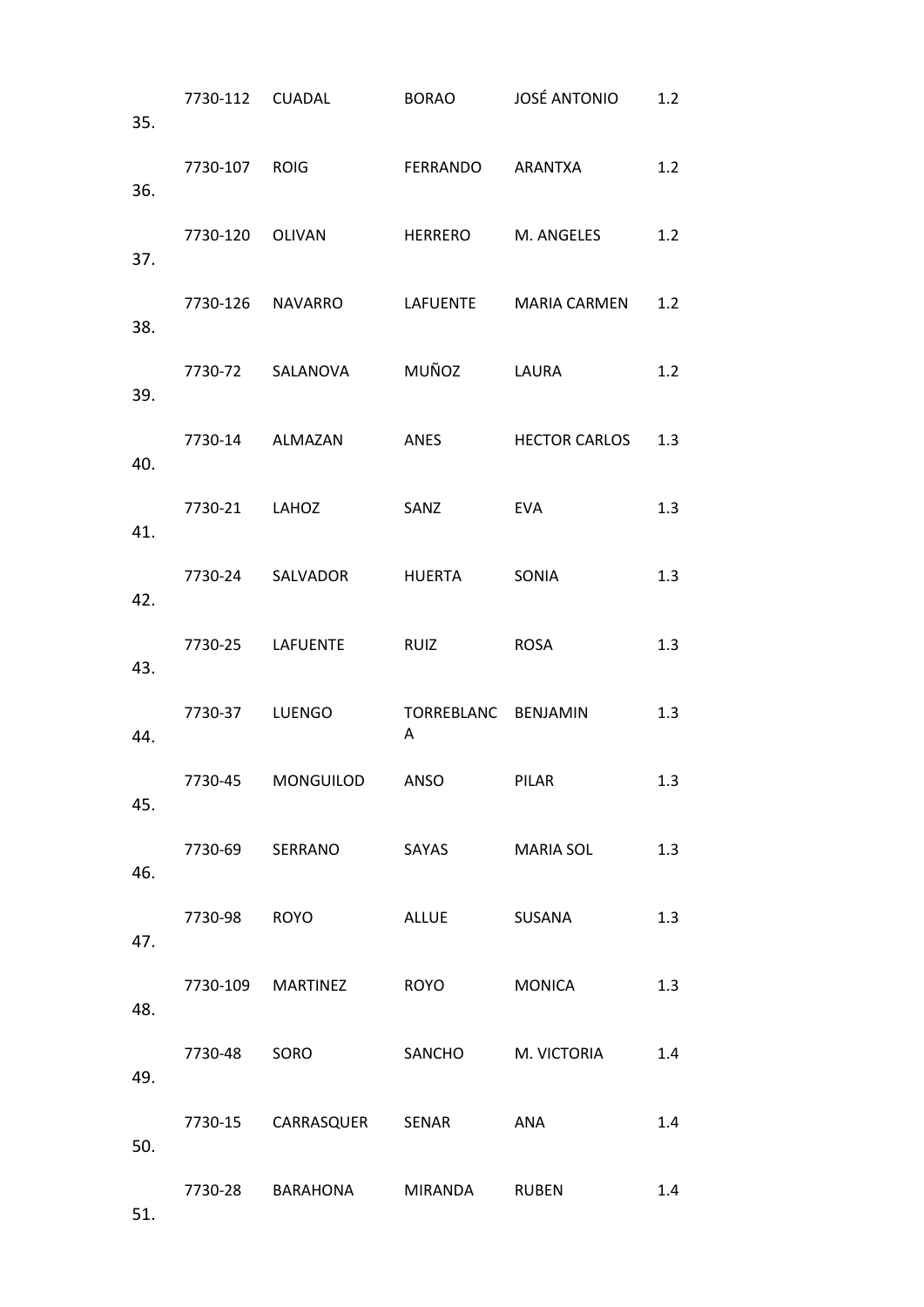| 52. |                |                                            |                     | 7730-13 BRUSCAS SERRANO JOSE IGNACIO          | 1.4 |
|-----|----------------|--------------------------------------------|---------------------|-----------------------------------------------|-----|
| 53. |                | 7730-26 MARTINEZ MARTINEZ IGNACIO          |                     |                                               | 1.4 |
| 54. |                | 7730-44 TAFALLA RADIGALES PEDROLUIS        |                     |                                               | 1.4 |
| 55. |                | 7730-49 ULIAQUE RUBIO                      |                     | ANA                                           | 1.4 |
| 56. |                | 7730-52 LOPEZ DE LLANOS JAVIER<br>ARMENTIA |                     |                                               | 1.4 |
| 57. |                | 7730-61 GARCIA                             | MARIN HECTOR        |                                               | 1.4 |
| 58. | 7730-78 MAINER |                                            | CASANOVA M. JESUS   |                                               | 1.4 |
| 59. |                | 7730-80 COLOMA                             | <b>JUSTES JORGE</b> |                                               | 1.4 |
| 60. |                | 7730-82 SARGATAL MIQUEL RAFAEL             |                     |                                               | 1.4 |
| 61. |                | 7730-86 PUERTOLAS LUQUE ROSARIO            |                     |                                               | 1.4 |
| 62. |                | 7730-99 SARASA   OLIVAN   SARA             |                     |                                               | 1.4 |
| 63. |                |                                            |                     | 7730-100 HERNANDEZ JIMENEZ TERESA DE JESU 1.4 |     |
| 64. |                | 7730-110 RUBIO SANAGUSTIN ANTONIO          |                     |                                               | 1.4 |
| 65. |                | 7730-122 SARDINO TRASOBARES ISRAEL         |                     |                                               | 1.4 |
| 66. |                |                                            |                     | 7730-127 JIMENEZ SANCHEZ MARIA PAZ            | 1.4 |
| 67. |                |                                            |                     | 7730-130 HIGUERAS VICENTE MARIA TERESA 1.4    |     |
| 68. |                | 7730-134 VICENTE MARIN M. ELENA            |                     |                                               | 1.4 |